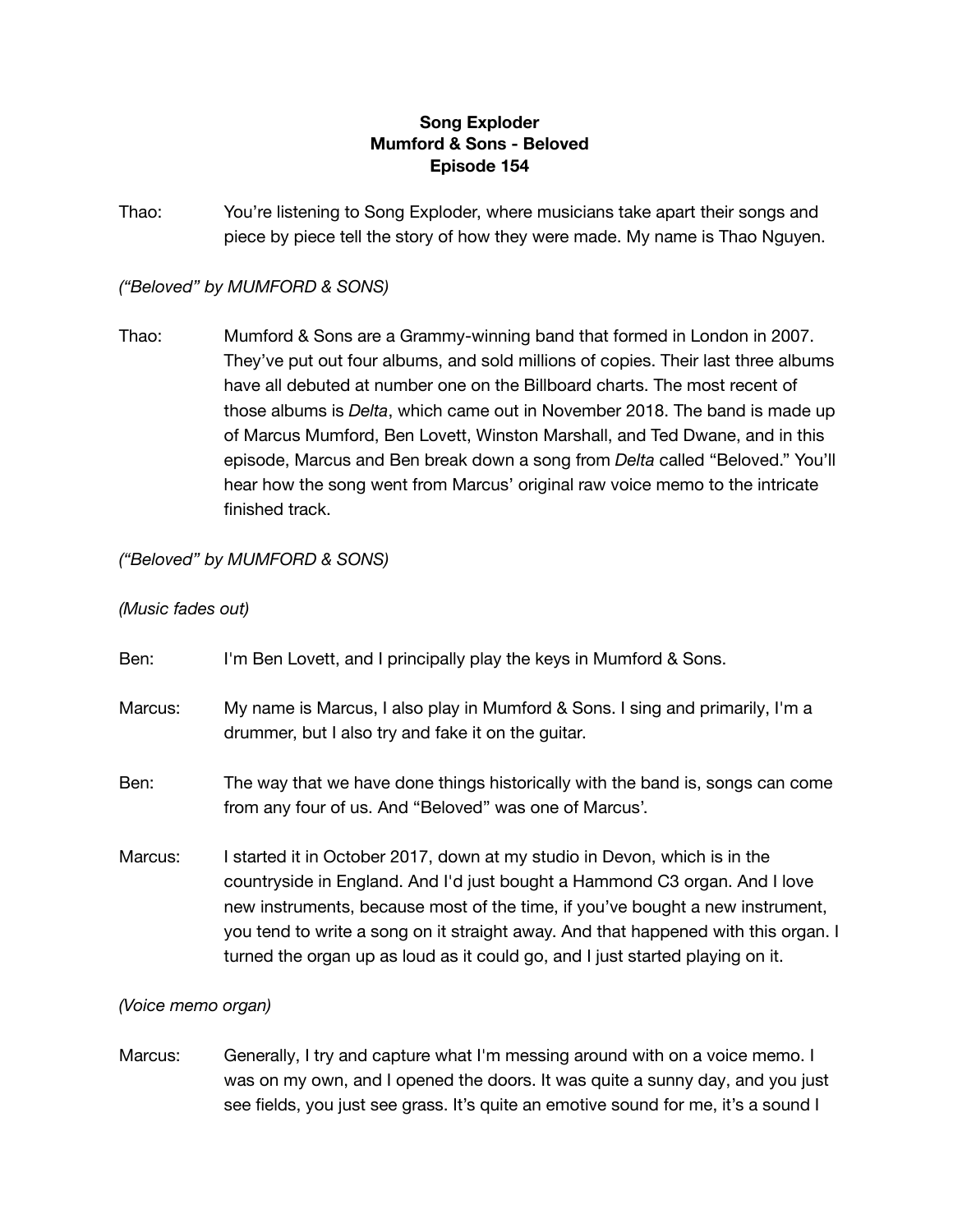grew up hearing. And couple weeks before, I was hanging out with my grandma who was dying. And so I was kind of thinking about that a lot, and started writing that initial chorus idea.

*(Voice memo vocals along with organ: "And as you leave / Remember we are with you / And as you leave / See my children playing at your feet")*

*(Voice memo organ)*

Marcus: I didn't complete it lyrically until she died. But that's where the song came from.

*(Voice memo organ fades out)*

Marcus: Then next day, I did the first demo of it.

*(First demo including organ, banjo and acoustic guitar)*

Marcus: That form was just organ, banjo, and acoustic guitar. I was just capturing an idea, and playing these chords.

*(First demo including organ, banjo and acoustic guitar)*

Marcus: And then I took it into the lads.

(*First demo acoustic guitar)*

Ben: Marcus sent it over on email. And I remember thinking that it felt important and it was moving, you know, just those really simple things.

*(First demo acoustic guitar)*

Ben: It's funny, we've sent each other so many demos over the years, and sometimes we send each other stuff that just doesn't sound important. And it can sound good without sounding important. Those are different things, but this song had a weight to it.

*(First demo acoustic guitar ends)*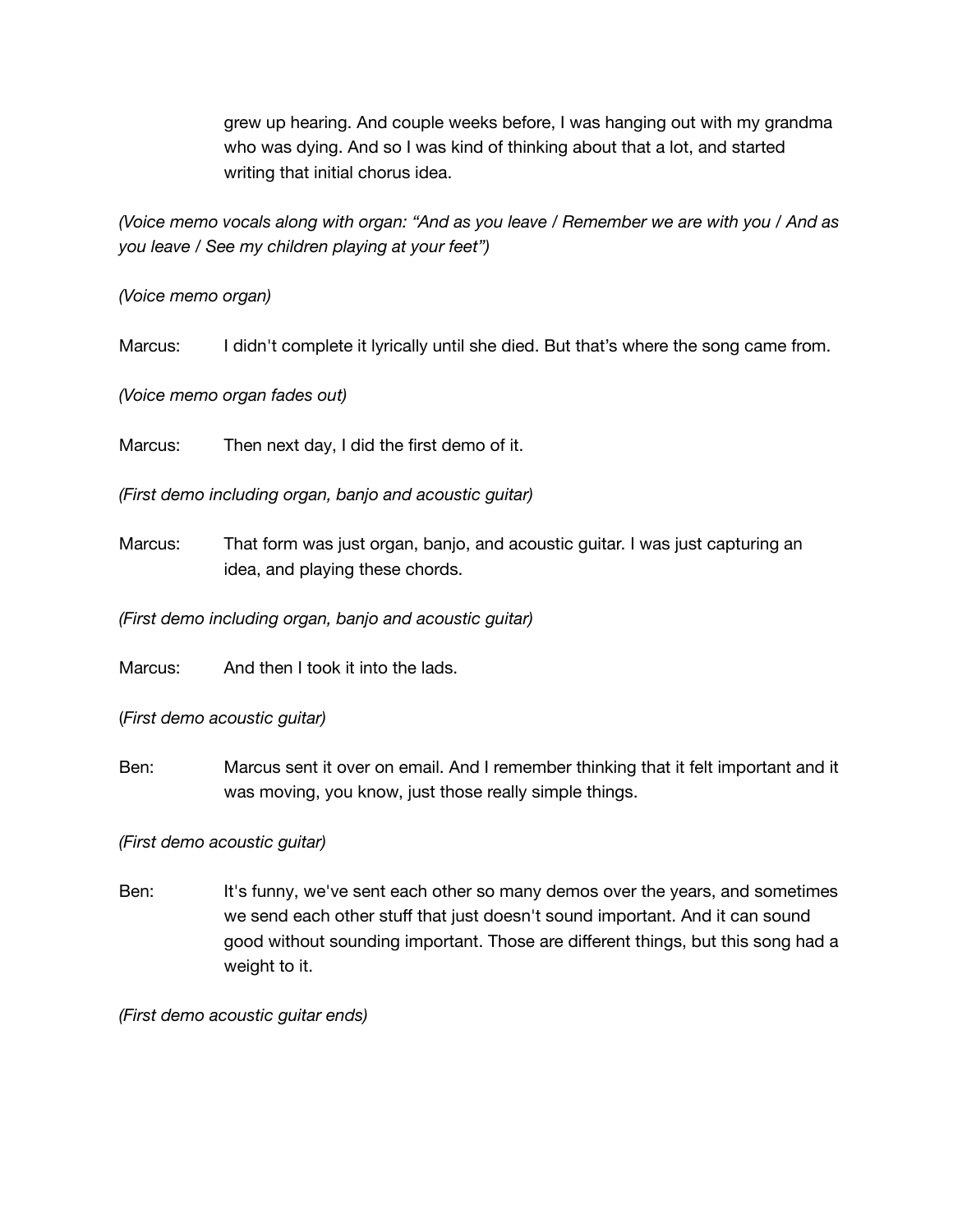| Marcus:     | When it came in, it was kind of two-step rhythm, which has become the starting<br>place for a lot of the songs I write. And there was a song in it that we all<br>recognized that was worth pursuing, but sonically it wasn't very interesting. |
|-------------|-------------------------------------------------------------------------------------------------------------------------------------------------------------------------------------------------------------------------------------------------|
| Ben:        | And a lot of this, we kind of have to tip our hats to what a process it was<br>working with Paul Epworth, because in hindsight, the direction that it went in,<br>Paul heard immediately.                                                       |
| Thao:       | Paul Epworth is a producer who's won an Oscar and multiple Grammys for his<br>work with Adele. He's also worked with Paul McCartney, U2, and Lorde. And in<br>2012, he won the Grammy for Producer of the Year.                                 |
| Marcus:     | We had a session with Paul in December.                                                                                                                                                                                                         |
| <u>n.,.</u> | لمعمولة ومبررها البائية والمناسم ويلنينه ويمريم الماماريوم ومالومون والمواقع والمترام وراثا ومريريا                                                                                                                                             |

Ben: It was like out of the gate, and he couldn't even quite articulate it. He was there just running around the studio. And basically, what he managed to communicate was on the basis of talking about this Reich-esque rolling piano type thing, like "Six Pianos" by Steve Reich.

*("Six Pianos" by STEVE REICH)*

- Thao: "Six Pianos" is a piece from 1973 by composer Steve Reich, who's one of the pioneers of American minimal music.
- Ben: It's a real touch point, bizarre touchpoint, for Mumford & Sons, but it was there. And that's what he heard when he heard the demo. It's that kind of mantra stuff that never lands, it's always moving onto the next bit.

*(Music fades)*

Ben: That kind of triggered some thoughts and we just started messing around with some stuff.

*(Piano 1)*

Ben: It was about layering this kind of intertwining rhythm.

*(Piano 2 joins)*

Ben: It's three pianos on top of each other.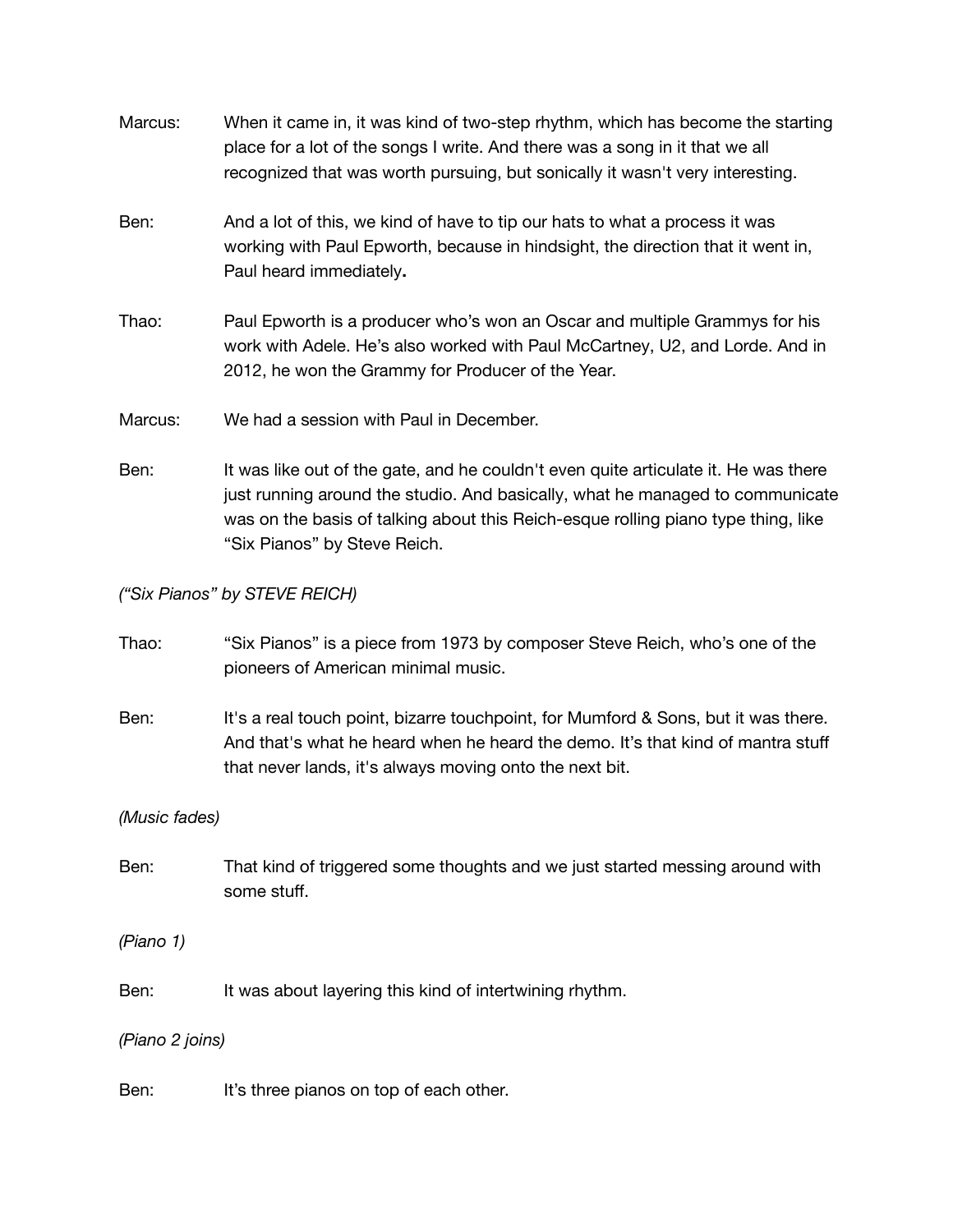*(Piano 3 joins)*

Ben: And they all stay doing what they do throughout the whole song. So the dynamic's created by these like single parts that are built and then taken away again.

*(Piano 2 ends)*

Ben: It's an entirely unplayable piano part by anyone [laughter].

### *(All pianos fade out)*

Marcus: So Ben put down that piano part, which completely changed the rhythm of the song. And then Winston put down the banjo which was so unlike what I was expecting.

*(Banjo 1)*

Marcus: This like rhythmical, mantric banjo.

*(Banjo 2 joins)*

Marcus: So the repetitive rhythm of the guitar was replaced by this intertwining rhythm between the piano and the banjo.

*(Banjos along with pianos)*

Marcus: And those two things completely changed the texture of the song.

*(Banjos along with pianos end)*

Marcus: Paul's studio, it's a wooden floored room. It's the noisiest recording studio you've ever seen, like all the floorboards squeak, and then you're using the most precise microphones in the world to pick up every foot squeak. And Ted, Ted's very fidgety and he was fidgeting just before we started the take, tapping on his electric bass strings while they were muted.

*(Taps)*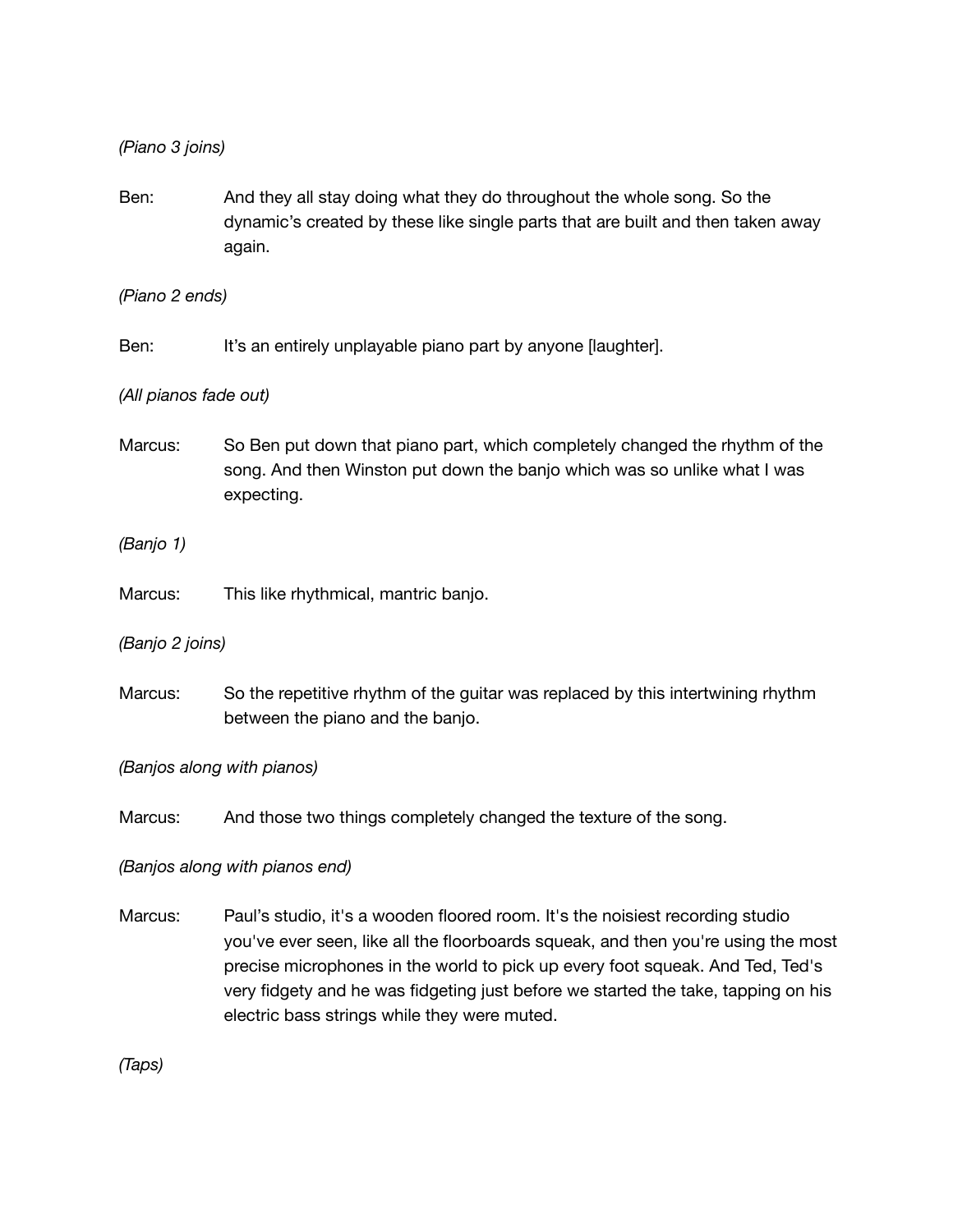Marcus: And stomping his foot at the same time.

*(Taps along with stomps)*

Marcus: We then chopped that up, and looped, and that became part of the rhythm track.

*(Taps along with stomps and beat)*

Marcus: Paul had just come fresh off the back of doing a lot of hip hop, and taking some inspiration from hip hop producers. And it's basically like sampling. It's like using a sample of something live played in a room by a musician and then cut it up, put through different reverbs,

#### *(Rhythm track reverbs)*

Marcus: mute it.

*(Muted rhythm track)*

Marcus: And then bring it back in.

*(Rhythm track)*

Marcus: We did it a lot. Because it makes you go, "Oh that texture has been in since the top. I just didn't really notice it." And then you notice it,

### *(Muted rhythm track)*

Marcus: and then it's taken away and replaced with something else.

*(Live drums)*

Marcus: Like a live drum kit. It's really distorted, we used quite a violent compressor. And alongside that live drum kit, we used the Minimoog synth.

*(Minimoog synth)*

Marcus: If you get it into a certain mode, you can use it as basically a drum kit, but it sounds pretty weird and 80's.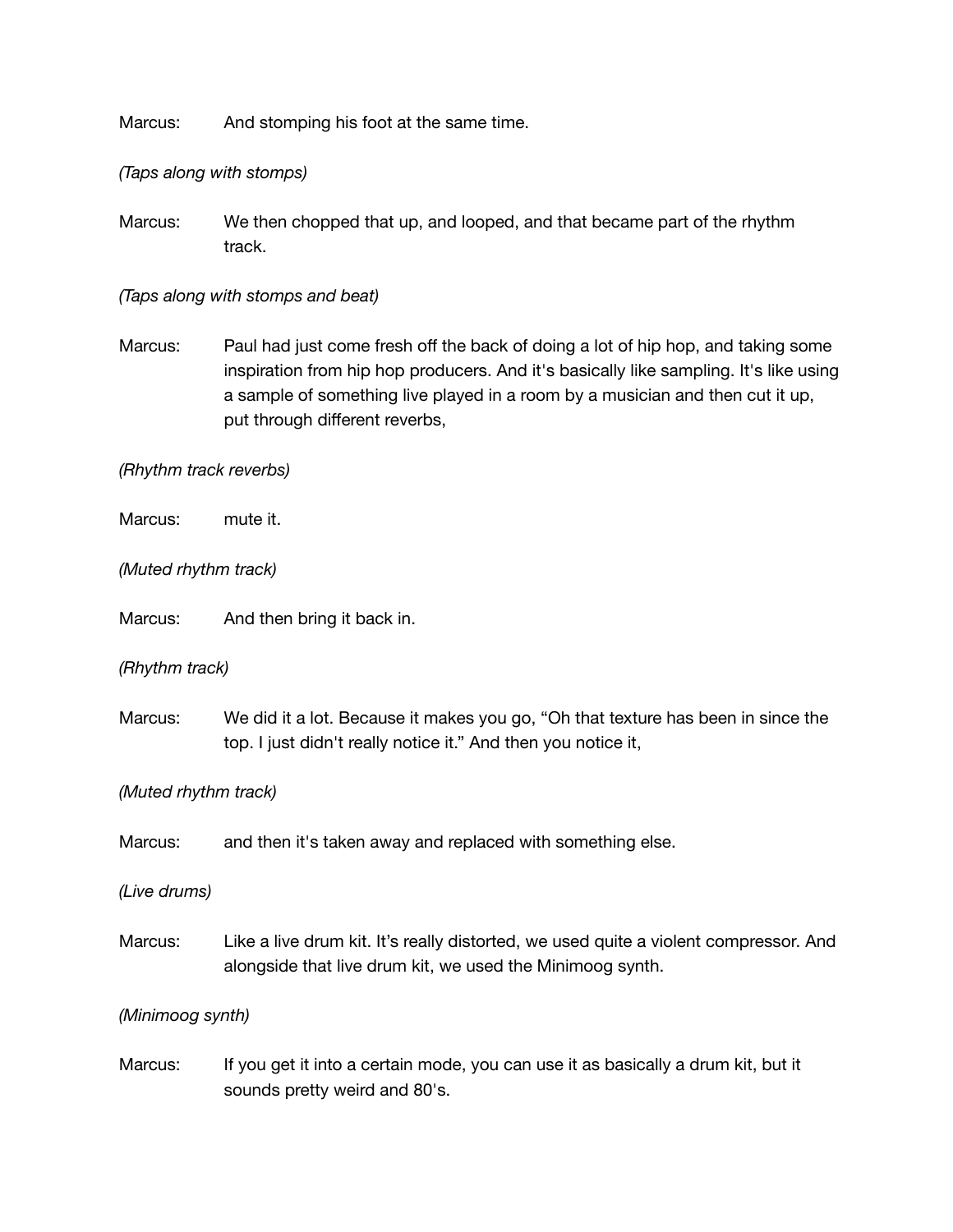# *(Minimoog ends)*

| Ben:                 | I think there's a youthful lack of thought to this record.                                                                                                                                                                                                                                                                                                                                                  |
|----------------------|-------------------------------------------------------------------------------------------------------------------------------------------------------------------------------------------------------------------------------------------------------------------------------------------------------------------------------------------------------------------------------------------------------------|
| Marcus:              | It was youthful in its kind of innocence, and we were just playing music in a<br>room, and then falling in love with particular moments. And a lot of that came<br>from improvisation.                                                                                                                                                                                                                      |
| Ben:                 | Just trying something out, and really like asking questions musically. Sometimes<br>not even a completed thought.                                                                                                                                                                                                                                                                                           |
| (DX synth)           |                                                                                                                                                                                                                                                                                                                                                                                                             |
| Marcus:              | Oh it's the DX! Oh, sick!                                                                                                                                                                                                                                                                                                                                                                                   |
| Ben:                 | That DX is a beast of an instrument. It probably weighs like 150 pounds, it's like<br>35 years old, this one that's in Paul's studio. And it's unique because apart from<br>having its analog synth sounds to it, it's also entirely touch sensitive. It's like,<br>you can lean into the note, and you get more out of it. That was really fun<br>because it just means it's a new thing to explore there. |
| Marcus:              | And I've heard Paul say it like 20 times. He'd never heard it like the way Ben<br>played it. He said in Ben's hands, it sounds like a different instrument to the one<br>that he was familiar with. I think he just kind of had a love affair with that<br>instrument.                                                                                                                                      |
| (DX synth fades out) |                                                                                                                                                                                                                                                                                                                                                                                                             |
| Marcus:              | We certainly used different techniques on this record than we had before, and it<br>was really fun to do so.                                                                                                                                                                                                                                                                                                |
|                      | (Vocals through VoiceLive harmonizer)                                                                                                                                                                                                                                                                                                                                                                       |

Marcus: You're hearing a lexicon harmonizer, called a Voicelive and it's a new toy that we started playing around with. Sort of made famous by Kanye and Bon Iver.

*(Vocals through VoiceLive harmonizer)*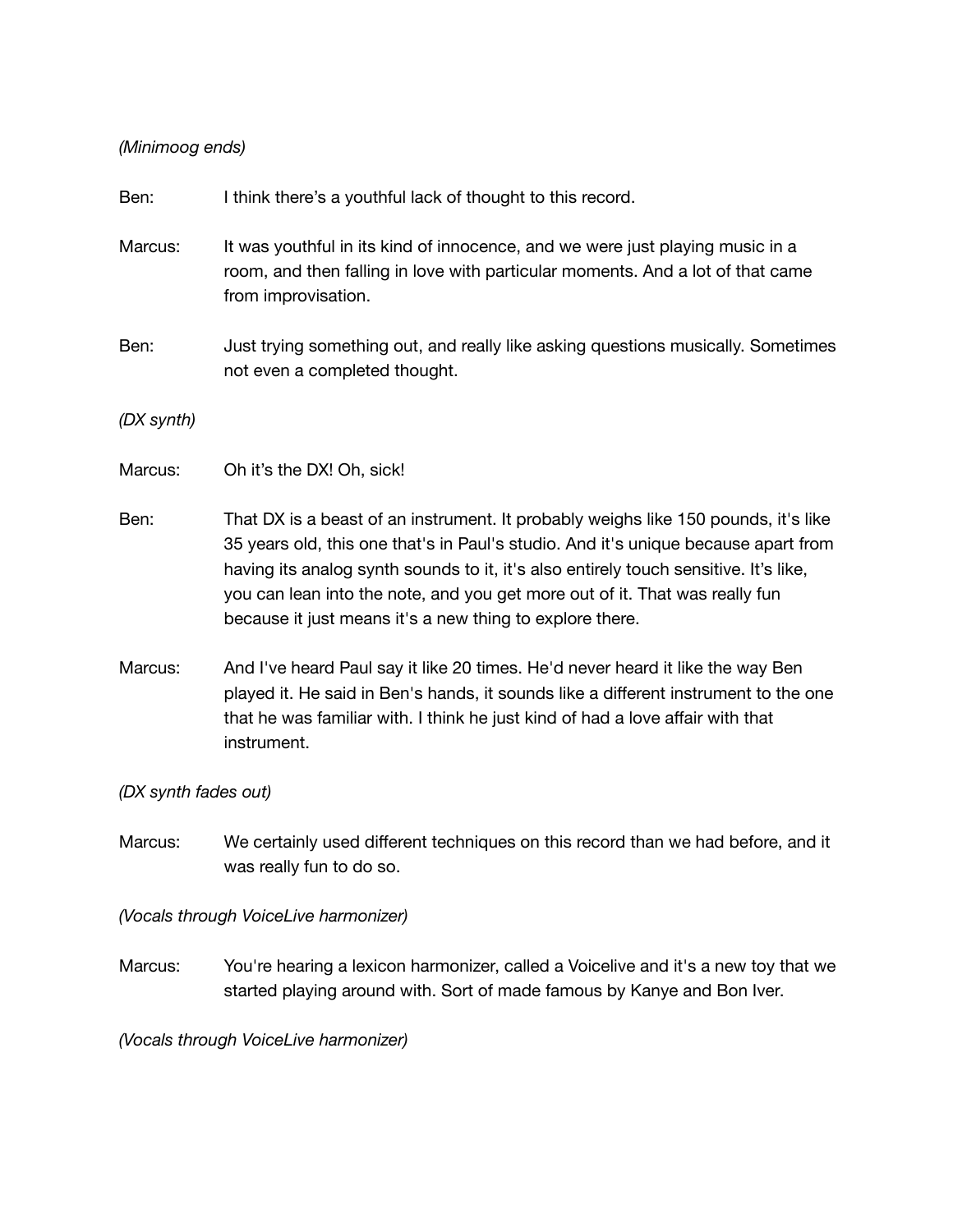Marcus: We tried that in the first session we did with Paul and actually we ended up using it for demoing quite a lot, and then sound replacing what the harmony engine had come up with, with real voices.

## *(Harmonized group vocals: "Before you leave / You must know you are beloved")*

Ben: We were getting a bit used to just singing one, three and five harmonies on everything and stacking them. But using the harmony engine to fabricate harmonies would make us find like the seventh that we'd never really normally sing or weirder harmonies.

### *(Yebba's harmonized vocals)*

- Ben: That's Yebba, who we were all big fans of.
- Marcus: She came into the studio, and she sang on that. And she's a powerhouse man. She's got pipes for days, she stacked up like eight parts for the ending.

# *(Yebba's harmonized vocals)*

Marcus: We're used to doing a lot of takes. But the first demo vocal we did in London ended up being the verse vocal.

*(Vocals: "Sit enthroned in white grandeur / But tired")*

Marcus: I lose objectivity very quickly on vocal takes, don't really know when it's getting too sentimental or a bit melodramatic or not putting enough of a shift in or if I'm getting lazy and feel like, "Oh, that'll do." But Paul changed my attitude towards singing. By encouraging me, it's really simple, he'd just be like, "Try singing it really quietly."

*(Vocals: "And shift a wisp of wayward silver hair / From your eyes")*

Marcus: I never tried that before. I'd never tried it. I'd always projected, because I played live so much before ever getting in the studio. I was always used to having to project, and singing to the back of the room. And it was completely revolutionary, it wasn't sounding very good, and he just went, "Try singing it as quietly as you possibly can," and it completely changed the way that I now approach singing. Paul was funny on it as well, because he was just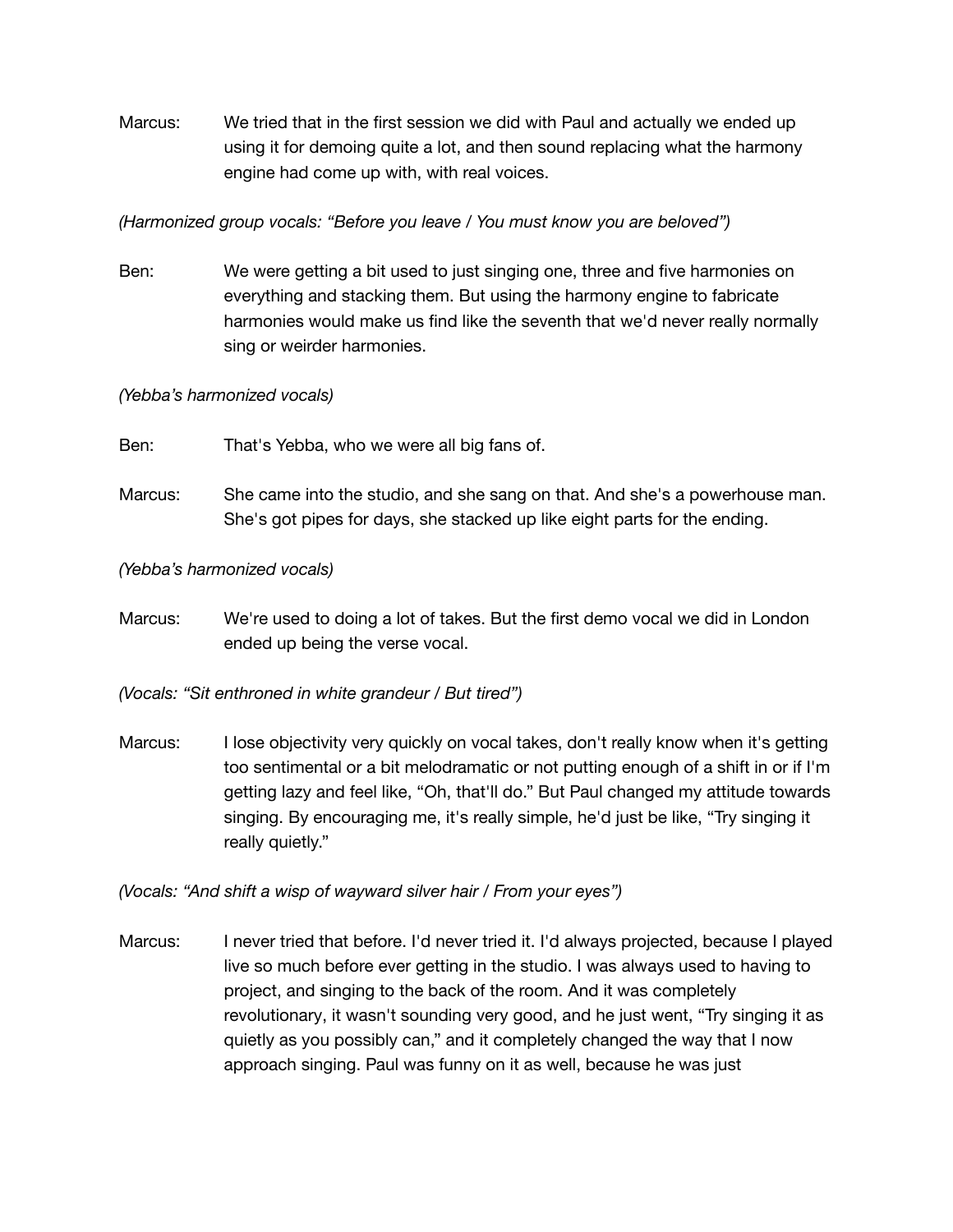unbelievably relaxed. He's like, "Yeah the demo vocal's pretty good, man." [Laughter] I was like, "When are we going to do the real ones?"

*(Vocals: "She says the Lord has a plan / But admits it's pretty hard to understand")*

Marcus: And then the chorus, I did in New York.

*(Vocals: "Before you leave / You must know you are beloved")*

- Ben: There were two ways to go with that first chorus. One was to sing it out and proud, and one was to bring it really intimate and quiet and down. We went back and forth so many times. And it's the vocal performance itself specifically that ended up being the reason why we ended up going as it is. It just lands. And Paul's advice was, you know, "You don't have to do it another fifty times. If it lands, it lands."
- Marcus: We recorded a lot around this Neumann microphone which is effectively a head, like a crash test dummy head. It's a binaural microphone, and it just sounds like what you would hear if your head was in that position. And Paul encouraged us on this song, to stand as the four of us around this head microphone and just play it. I played acoustic guitar.

### *(Acoustic guitar)*

Marcus: And Ben played keys.

*(Piano joins)*

Marcus: Winston put down the banjo.

*(Banjo joins)*

Marcus: And Ted played bass.

*(Bass joins)*

Marcus: So that became the basis for this recording, which was far more interesting than the demo that I had brought, which now sounds very dull in comparison. I mean, no song is a Mumford & Sons song without going through everyone's hands. That process is invaluable to us.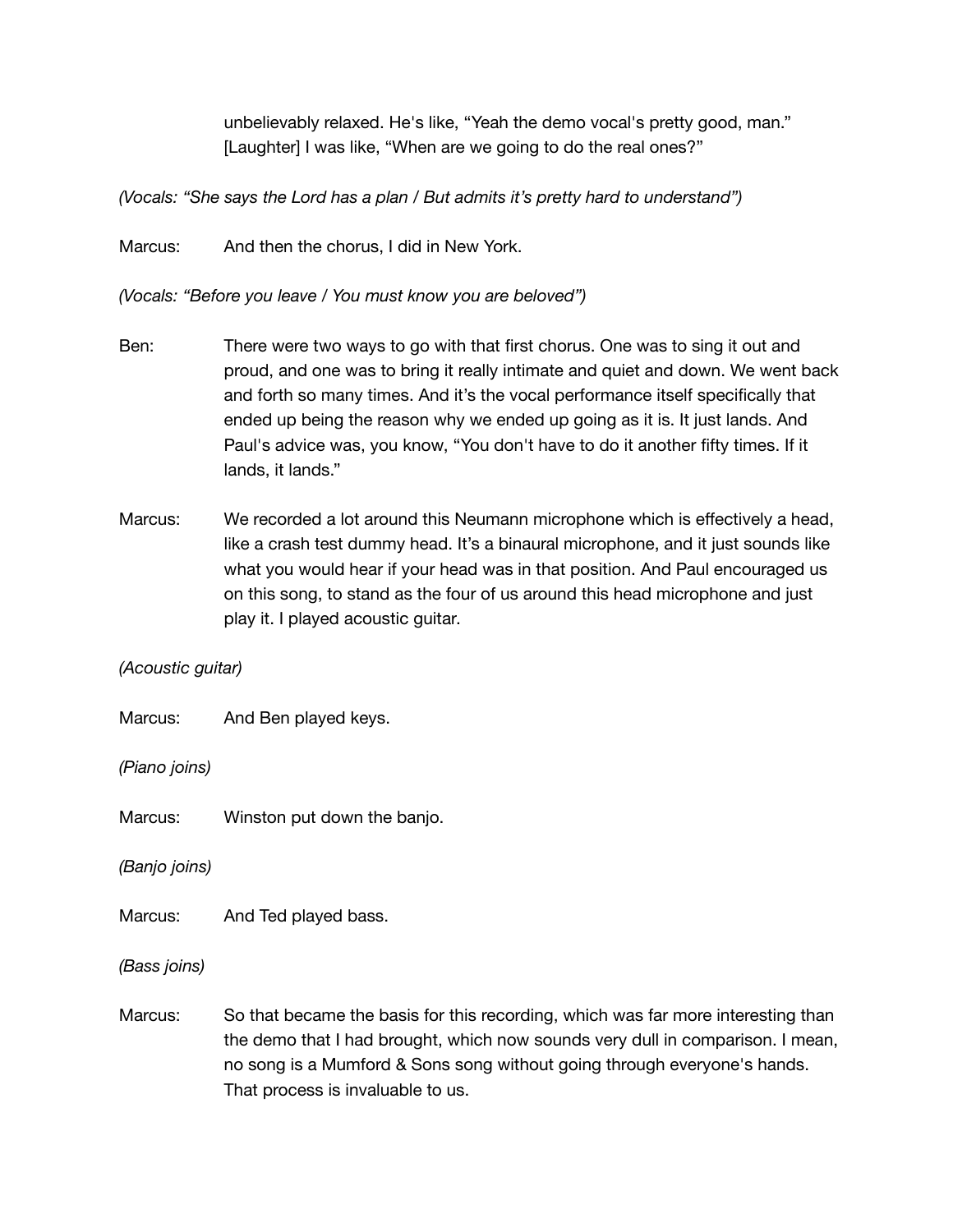*(Vocals along with organ: "Before you leave / You must know you are beloved / And before you leave / Remember I was with you / And as you leave / I won't hold you back beloved")*

*(Organ)*

- Marcus: The idea of someone departing, that's where the genesis of the song came from. And I think wherever a song starts, it should stay with you in that way during the making of it. That's kind of a beautiful and a painful thing at the same time, and normally it's unspoken. It's very un-English to talk about your emotions in that kind of way, so we tend not to.
- Ben: Obviously, we were all very aware of what was going on, personally for Marcus at the time, you know. But I actually felt like it was a love song, and in some ways, it is a love song still.

*(Strings join)*

Marcus: Which I loved. That's what I wanted the song to be.

*(Music ends)*

*(Bass note)*

*(Bass fades out)*

Thao: And now, here is "Beloved," by Mumford & Sons, in its entirety.

*("Beloved" by MUMFORD & SONS)*

Thao: Visit songexploder.net for more information about Mumford & Sons, their producer Paul Epworth and Yebba, the guest vocalist on "Beloved." You'll also find a link to buy or stream this song. Song Exploder was created by executive producer Hrishikesh Hirway. This episode was produced and edited by Christian Koons. Carlos Lerma made the artwork, which you can see on the Song Exploder website. Special thanks to the folks at the Headgum podcast network, who let Hrishi record his interview with Mumford & Sons at the Headgum studio in downtown LA. You can check out all of their podcasts, including Punch Up The Jam, and Gilmore Guys at headgum.com. Song Exploder is also part of a podcast network, Radiotopia,